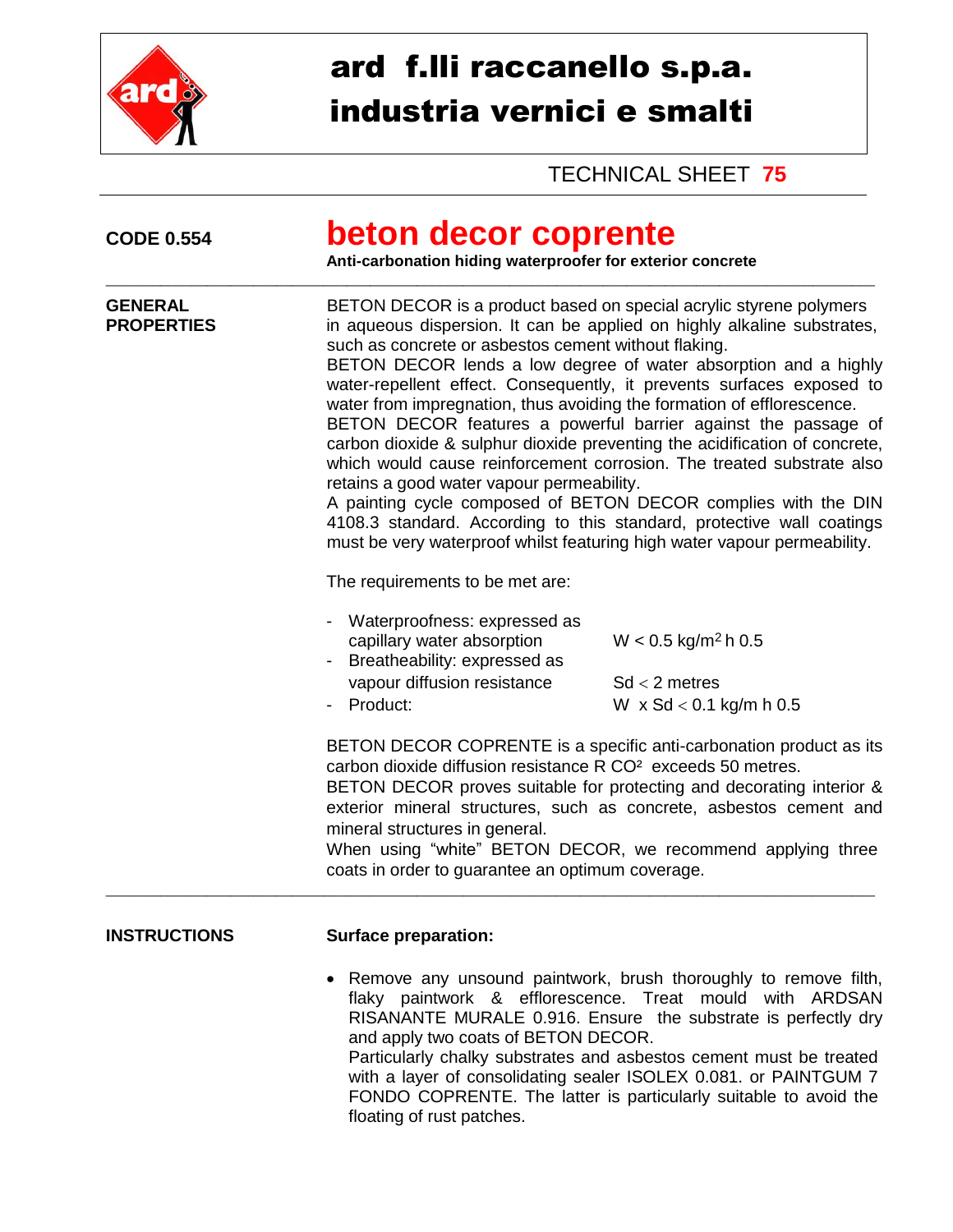#### **Application:**

Apply BETON DECOR as follows:

- Brush: stir well & apply the first coat, thinning BETON DECOR at 60-65% by volume with water. Allow 4-6 hours before applying the second coat, thinning at 50-55% by volume with water.
- Roller: thin the product at 35-45% by volume with water.
- Do not apply at ambient or substrate temperature below +5°C or above + 35°C. Avoid applying in direct sunlight. After application, exterior surfaces must be protected from rain until completely dry, normally after approx. 48 hours at 20°C.
- Wash equipment immediately after use with water.
- If different batches are used, we recommend mixing the various products thoroughly to avoid any slight differences in colour.
- Store the product in cool, frost free premises.
- Surfaces with salt efflorescence or subject to rising damp must be restored before application in order to guarantee adherence.
- BETON DÉCOR is included in the in the 16COLOURS tinting systems. Surfaces with an irregular thermal conductivity should not be painted with colours featuring a reflection index below 40.
- The paint does not require a WARNING label according to the law in force.
- Use products in compliance with current Health & Safety Regulations. Dispose of spent material/containers according to the local regulations. Do not empty excess material into water tables.

Refer to the PSDS for further details. \_\_\_\_\_\_\_\_\_\_\_\_\_\_\_\_\_\_\_\_\_\_\_\_\_\_\_\_\_\_\_\_\_\_\_\_\_\_\_\_\_\_\_\_\_\_\_\_\_\_\_\_\_\_\_\_\_\_\_\_\_\_\_\_\_\_\_\_\_\_\_\_\_\_\_\_\_\_\_\_\_\_\_\_\_\_\_\_\_\_\_\_\_\_\_\_\_\_\_

| <b>TECHNICAL PROPERTIES</b> | <b>SPECIFIC WEIGHT</b>                                                                  |                       | 1380-1440 g/l                |
|-----------------------------|-----------------------------------------------------------------------------------------|-----------------------|------------------------------|
|                             | VISCOSITY AT 20 °C                                                                      |                       | $12,000 \pm 2,000$ cps       |
|                             | WATER VAPOUR PERMEABILITY (DIN<br>52615(1)                                              |                       | WDD=151.6 g/ $m^2$ 24 hrs    |
|                             | EQUIVALENT AIR LAYER THICKNESS (1)                                                      |                       | $Sd = 0.142$ m               |
|                             | <b>CAPILLARY WATER</b><br>ABSORPTION (DIN 52617)                                        |                       | W=0.023 kg/m <sup>2</sup> √t |
|                             | CO <sub>2</sub> DIFFUSION RESISTANCE (2)                                                |                       | $R CO2 = 1,330 \pm 100$ m    |
|                             | APPEARANCE OF FILM                                                                      |                       | <b>Satiny</b>                |
|                             | DRYING AT 20 °C                                                                         | <b>TOUCH DRY</b>      | 4 hrs                        |
|                             |                                                                                         | <b>THROUGH DRYING</b> | 48 hrs                       |
|                             | <b>RECOATABLE</b>                                                                       |                       | min 12 hrs                   |
|                             | (1) Certificate n° 5 dated 20/3/95.<br>(2) Certificate n° 093 C/LI/AT/95 dated 28/6/95. |                       |                              |

\_\_\_\_\_\_\_\_\_\_\_\_\_\_\_\_\_\_\_\_\_\_\_\_\_\_\_\_\_\_\_\_\_\_\_\_\_\_\_\_\_\_\_\_\_\_\_\_\_\_\_\_\_\_\_\_\_\_\_\_\_\_\_\_\_\_\_\_\_\_\_\_\_\_\_\_\_\_\_\_\_\_\_\_\_\_\_\_\_\_\_\_\_\_\_\_\_\_\_

\_\_\_\_\_\_\_\_\_\_\_\_\_\_\_\_\_\_\_\_\_\_\_\_\_\_\_\_\_\_\_\_\_\_\_\_\_\_\_\_\_\_\_\_\_\_\_\_\_\_\_\_\_\_\_\_\_\_\_\_\_\_\_\_\_\_\_\_\_\_\_\_\_\_\_\_\_\_\_\_\_\_\_\_\_\_\_\_\_\_\_\_\_\_\_\_\_\_\_

**YIELD** A two-coat painting cycle implies a yield of 6-6.5 m<sup>2</sup>/l on substrates with average absorption. The yield on mineral substrates depends on the product's porosity, we therefore, recommend testing.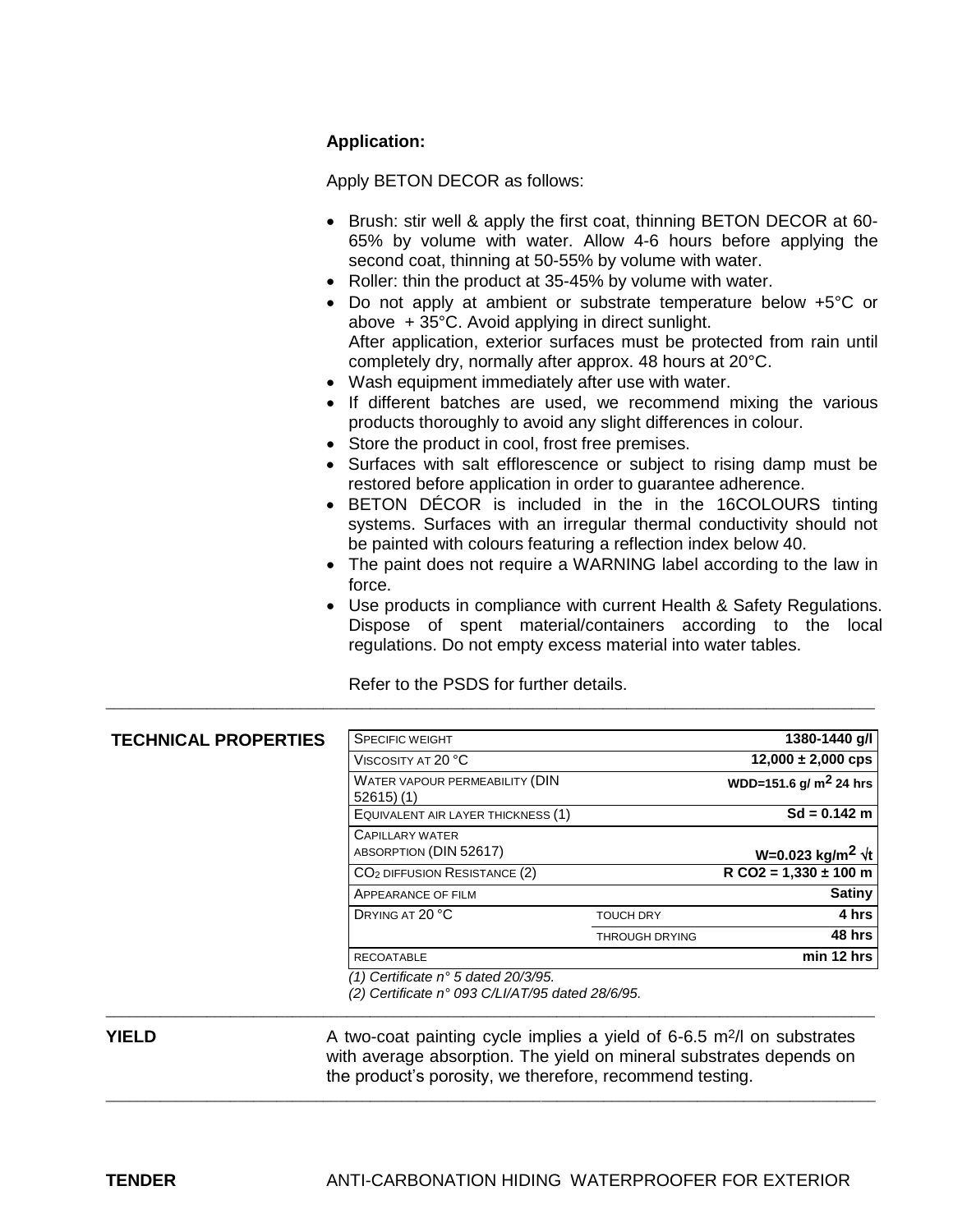#### **SPECIFICATION ITEM** CONCRETE

Application on pretreated concrete of two coats of protective paint like BETON DECOR COPRENTE, based on acrylic copolymers in aqueous dispersion & lightfast outdoor-resistant pigments with capillary water absorption according to the DIN 52617 standard  $W < 0.5$  kg/m<sup>2</sup> h 0.5; water vapour permeability according to DIN 52615 standard  $Sd < 2$ metres, and carbon dioxide diffusion resistance  $>$  50 metres, with a minimum consumption of 0.15 l/m2.

 $€/m<sup>2</sup>$ 

#### DEPARTMENT OF ENVIRONMENTAL SCIENCES *University of Venice*

\_\_\_\_\_\_\_\_\_\_\_\_\_\_\_\_\_\_\_\_\_\_\_\_\_\_\_\_\_\_\_\_\_\_\_\_\_\_\_\_\_\_\_\_\_\_\_\_\_\_\_\_\_\_\_\_\_\_\_\_\_\_\_\_\_\_\_\_\_\_\_\_\_\_\_\_\_\_\_\_\_\_\_\_\_\_\_\_\_\_\_\_\_\_\_\_\_\_\_\_\_\_\_\_\_\_\_\_

*Register N° SA/515 Venice, 20/03/95*

## **CERTIFICATE N° 5**

Applicant: ARD F.lli Raccanello S.p.A. - Padua - Italy

*Tested samples:*

"Painting cycle involves applying BETON DECOR COPRENTE series .554". The samples were supplied pretreated by ARD F.lli Raccanello.

*Test description and results:*

The values shown refer to the average of the measurements taken on the three samples.

1) CAPILLARY WATER ABSORPTION (DIN 52617 standard).

The products were applied according to the methods and in the quantities specified in the technical sheet, on a mineral substrate measuring 10x10x3 cm with a mean capillary absorption of W=8 kg/m<sup>2</sup>  $\sqrt{t}$ .

#### **MEASURED VALUE W = 0.023 kg/m<sup>2</sup>**  $\sqrt{t}$

2) WATER VAPOUR PERMEABILITY (DIN 52615 Wet-cup standard)

The products were applied on filter paper according to the methods and in the quantities specified in the technical sheet.

#### *MEASURED VALUES*

| Water vapour permeability                |     | $WDD = 151.6$ g/m <sup>2</sup> 24 h |
|------------------------------------------|-----|-------------------------------------|
| Thickness of the equivalent layer        | Sd. | $= 0.142$ m                         |
| Thickness of the applied film            |     | $= 80$ microns                      |
| Water vapour diffusion resistance factor | п.  | $= 1.775$                           |
|                                          |     |                                     |

The measured data give the following result:  $W.Sd = 0.0033$  kg/m  $\sqrt{t}$ 

*Director* **Analysis** Prof. Pier Francesco Ghetti **Prof. Guido Biscontin**